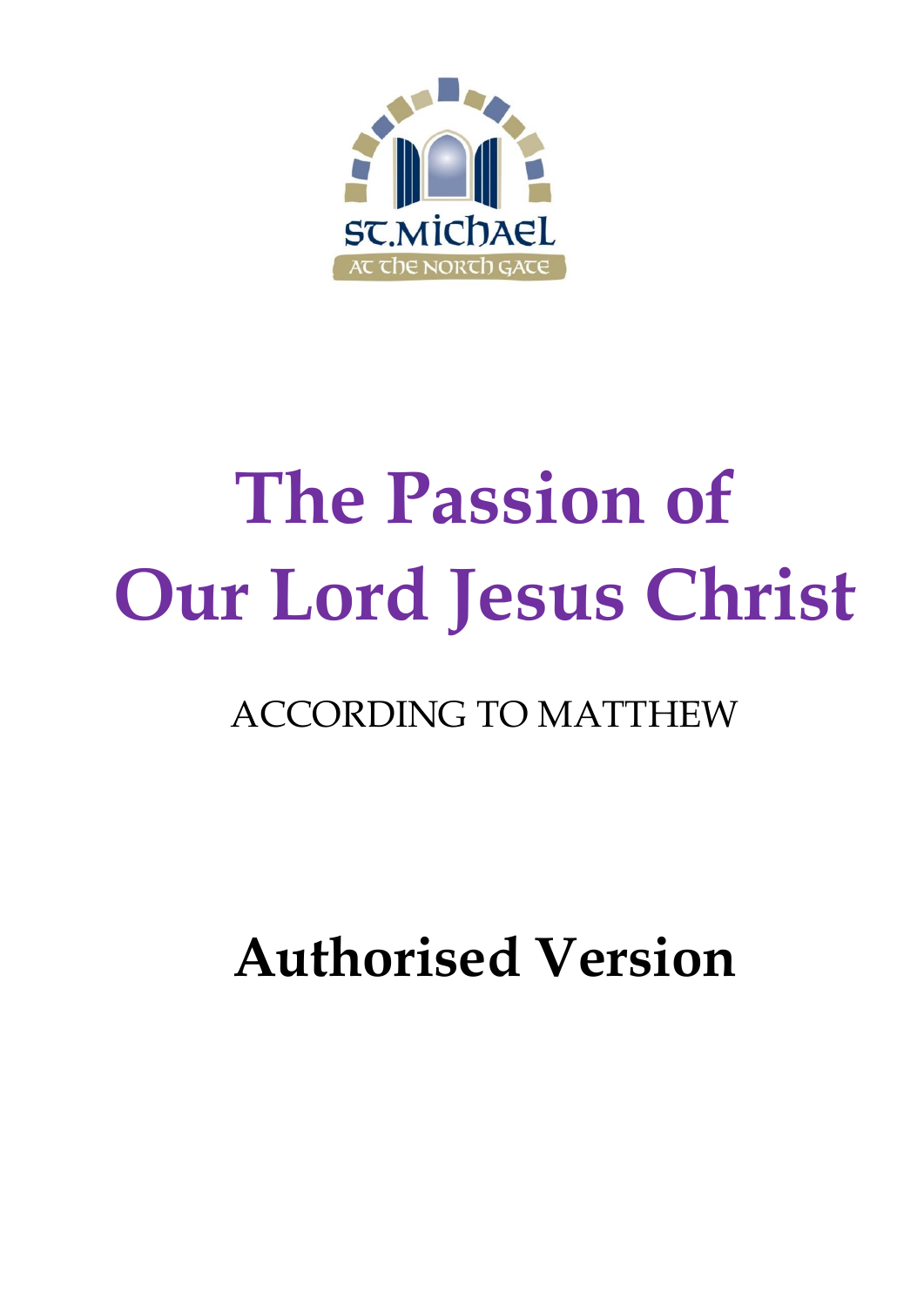### Dramatis Personæ:

- ❖ Narrator (*Saint Matthew*)
- ❖ Judas
- ❖ Jesus
- ❖ Pilate
- ❖ Chief Priests
- ❖ Half of the Crowd (*Left Half of the Church*)
- ❖ Other Half of the Crowd (*Right Half of the Church*)
- ❖ Soldiers (*All of us*)
- ❖ Those Nearby (*All of us*)

#### *St. Matthew 27.1-54*

*Welcome to St. Michael at the North Gate Church, for this dramatisation of the story of Our Lord Jesus Christ's last few hours alive, including his crucifixion and death. Although this extract ends with Christ's death, the story does not end here, and we will gather on Sunday to celebrate Christ's victory over death, and the new life he won for us all.*

*Through this dramatised reading, we have the opportunity to ponder the different roles we play in life and to one another, sometimes as friends who aren't quite brave enough, sometimes acting and speaking without quite thinking it through. As part of this, we seek to understand better the motivations and dilemmas of the characters who took part in the original Easter story. May we all understand better Our Lord's love and care for us all as we hear and read again the greatest story ever told.*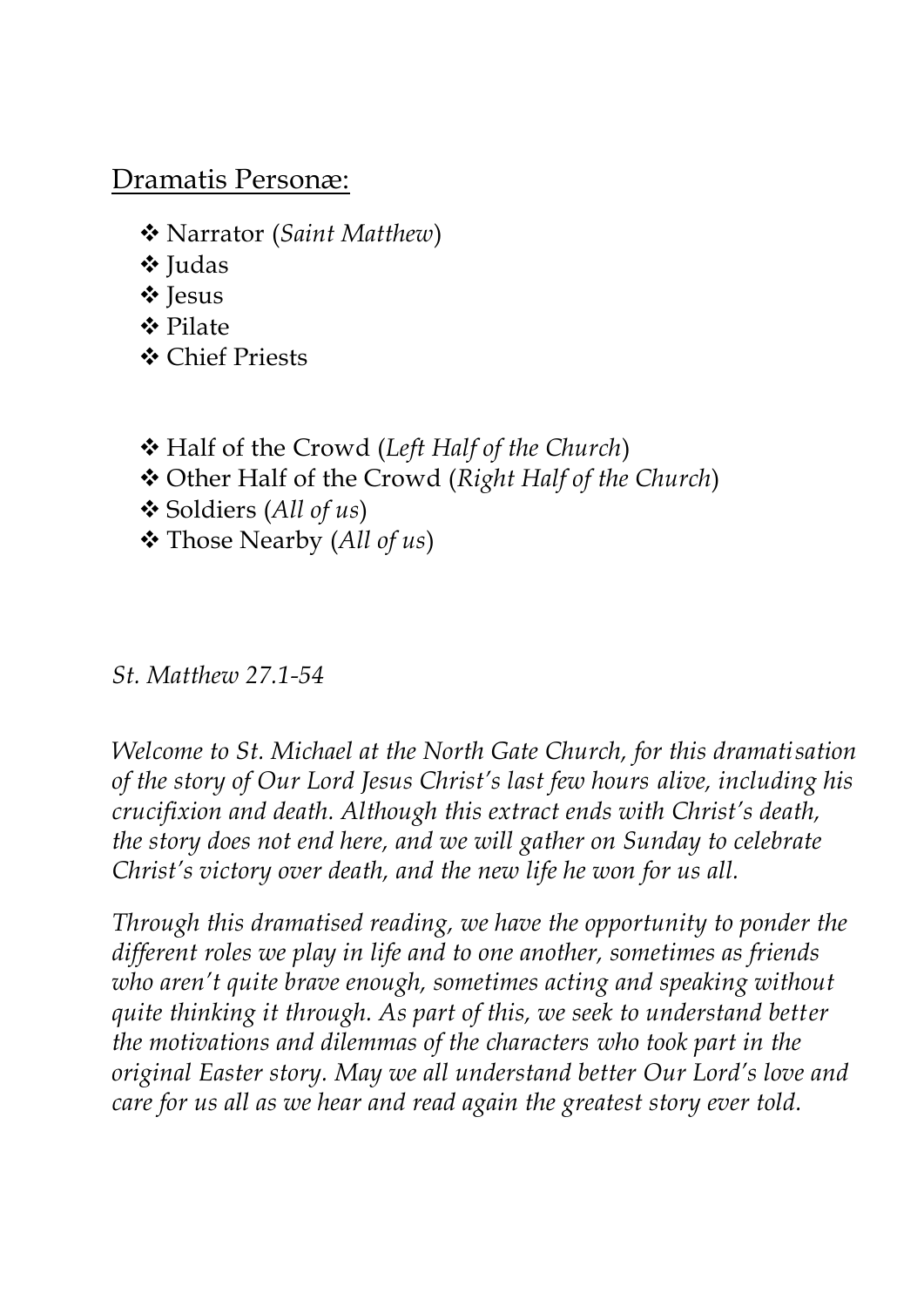| Narrator:             | WHEN the morning was come, all the chief<br>priests and elders of the people took counsel<br>against Jesus, to put him to death. And when<br>they had bound him, they led him away, and<br>delivered him to Pontius Pilate<br>the<br>governor. Then Judas who had betrayed<br>him, when he saw that he was condemned,<br>repented himself, and brought again the<br>thirty pieces of silver to the chief priests and<br>elders, saying,                    |
|-----------------------|------------------------------------------------------------------------------------------------------------------------------------------------------------------------------------------------------------------------------------------------------------------------------------------------------------------------------------------------------------------------------------------------------------------------------------------------------------|
| Judas:                | I have sinned, in that I have betrayed the<br>innocent blood.                                                                                                                                                                                                                                                                                                                                                                                              |
| <b>Chief Priests:</b> | What is that to us? see thou to that.                                                                                                                                                                                                                                                                                                                                                                                                                      |
| Narrator:             | And he cast down the pieces of silver in the<br>temple, and departed, and went and hanged<br>himself. And the chief priests took the silver<br>pieces, and said,                                                                                                                                                                                                                                                                                           |
| <b>Chief Priests:</b> | It is not lawful for to put them into the<br>treasury, because it is the price of blood.                                                                                                                                                                                                                                                                                                                                                                   |
| Narrator:             | And they took counsel, and bought with<br>them the potter's field, to bury strangers in.<br>Wherefore that field was called, The field of<br>blood, unto this day. (Then was fulfilled that<br>which was spoken by Jeremy the prophet,<br>saying, And they took the thirty pieces of<br>silver, the price of him that was valued,<br>whom they of the children of Israel did<br>value, and gave them for the potter's field,<br>as the Lord appointed me.) |
|                       | And Jesus stood before the governor; and<br>the governor asked him, saying,                                                                                                                                                                                                                                                                                                                                                                                |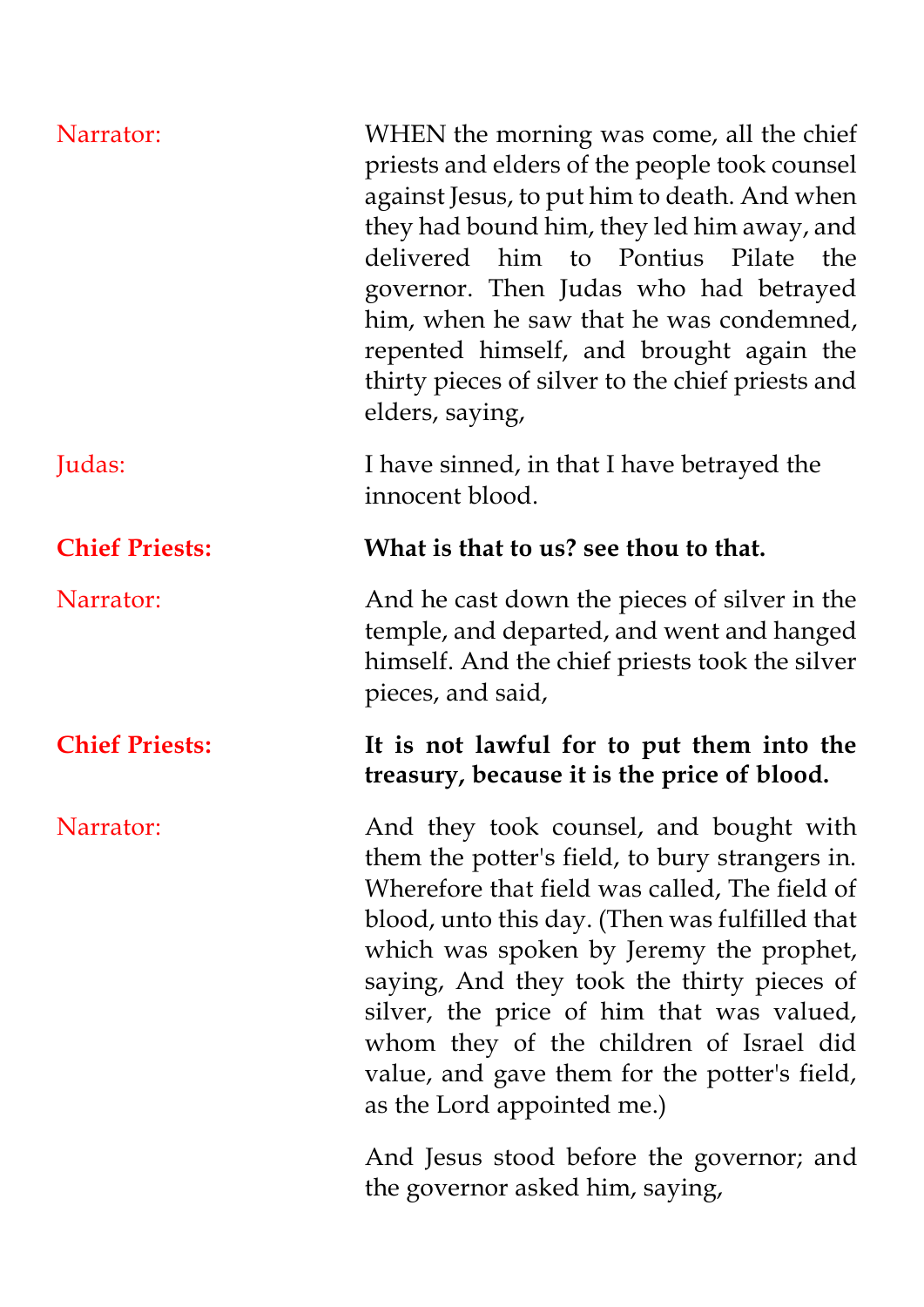| Pilate:           | Art thou the King of the Jews?                                                                                                                                                                                                                                                                                                      |
|-------------------|-------------------------------------------------------------------------------------------------------------------------------------------------------------------------------------------------------------------------------------------------------------------------------------------------------------------------------------|
| Jesus :           | Thou sayest.                                                                                                                                                                                                                                                                                                                        |
| Narrator:         | And when he was accused of the chief<br>priests and elders, he answered nothing.                                                                                                                                                                                                                                                    |
| Pilate:           | Hearest thou not how many things they<br>witness against thee?                                                                                                                                                                                                                                                                      |
| Narrator:         | And he answered him to never a word, in so<br>much that the governor marvelled greatly.<br>Now at that feast the governor was wont to<br>release unto the people a prisoner, whom<br>they would. And they had then a notable<br>prisoner, called Barabbas. Therefore when<br>they were gathered together, Pilate said<br>unto them, |
| Pilate:           | Whom will ye that I release unto you?<br>Barabbas, or Jesus which is called Christ?                                                                                                                                                                                                                                                 |
| Narrator:         | For he knew that for envy they had<br>delivered him. When he was set down on the<br>judgement-seat, his wife sent unto him,<br>saying, Have thou nothing to do with that<br>just man: for I have suffered many things<br>this day in a dream because of him.                                                                        |
|                   | But the chief priests and elders persuaded<br>the multitude that they should ask Barabbas,<br>and destroy Jesus. The governor answered<br>and said unto them,                                                                                                                                                                       |
| Pilate:           | Whether of the twain will ye that I release<br>unto you?                                                                                                                                                                                                                                                                            |
| <b>The Crowd:</b> | Barabbas.                                                                                                                                                                                                                                                                                                                           |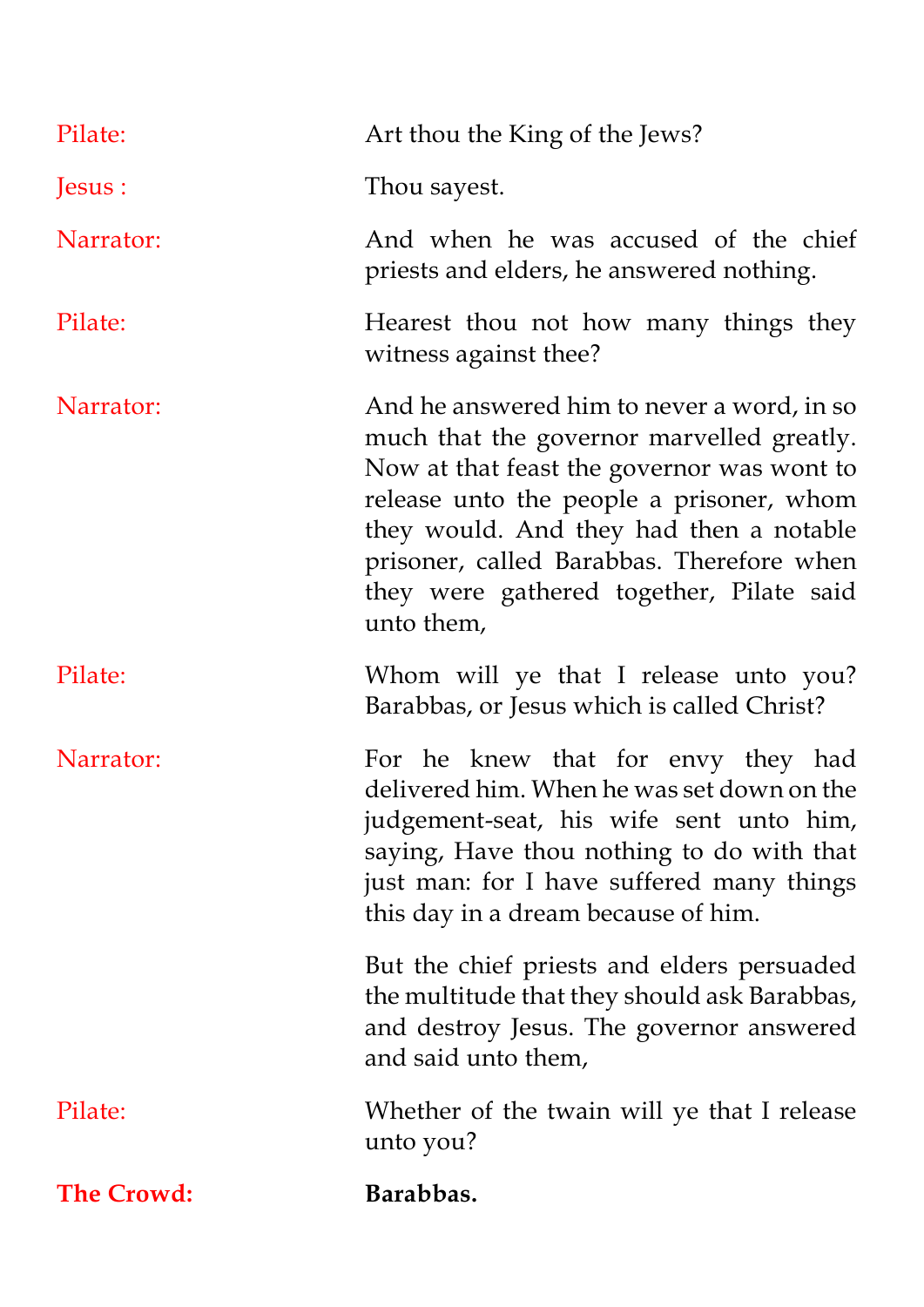| Pilate:           | What shall I do then with Jesus which is<br>called Christ?                                                                                                                                                                                                                                                                                                                                                                                                                      |
|-------------------|---------------------------------------------------------------------------------------------------------------------------------------------------------------------------------------------------------------------------------------------------------------------------------------------------------------------------------------------------------------------------------------------------------------------------------------------------------------------------------|
| <b>The Crowd:</b> | Let him be crucified.                                                                                                                                                                                                                                                                                                                                                                                                                                                           |
| Pilate:           | Why, what evil hath he done?                                                                                                                                                                                                                                                                                                                                                                                                                                                    |
| <b>The Crowd:</b> | Let him be crucified.                                                                                                                                                                                                                                                                                                                                                                                                                                                           |
| Narrator:         | When Pilate saw that he could prevail<br>nothing, but that rather a tumult was made,<br>he took water, and washed his hands before<br>the multitude, saying,                                                                                                                                                                                                                                                                                                                    |
| Pilate:           | I am innocent of the blood of this just person:<br>see ye to it.                                                                                                                                                                                                                                                                                                                                                                                                                |
| Narrator:         | Then answered all the people, and said,                                                                                                                                                                                                                                                                                                                                                                                                                                         |
| <b>The Crowd:</b> | His blood be on us, and on our children.                                                                                                                                                                                                                                                                                                                                                                                                                                        |
| Narrator:         | Then released he Barabbas unto them: and<br>when he had scourged Jesus he delivered<br>him to be crucified. Then the soldiers of the<br>governor took Jesus into the common hall,<br>and gathered unto him the whole band of<br>soldiers. And they stripped him, and put on<br>him a scarlet robe. And when they had<br>platted a crown of thorns they put it upon<br>his head, and a reed in his right hand: and<br>they bowed the knee before him, and<br>mocked him, saying, |
| <b>Soldiers:</b>  | Hail, King of the Jews.                                                                                                                                                                                                                                                                                                                                                                                                                                                         |
| Narrator:         | And they spit upon him, and took the reed,<br>and smote him on the head. And after that<br>they had mocked him they took the robe off<br>from him, and put his own raiment on him,                                                                                                                                                                                                                                                                                              |

and led him away to crucify him.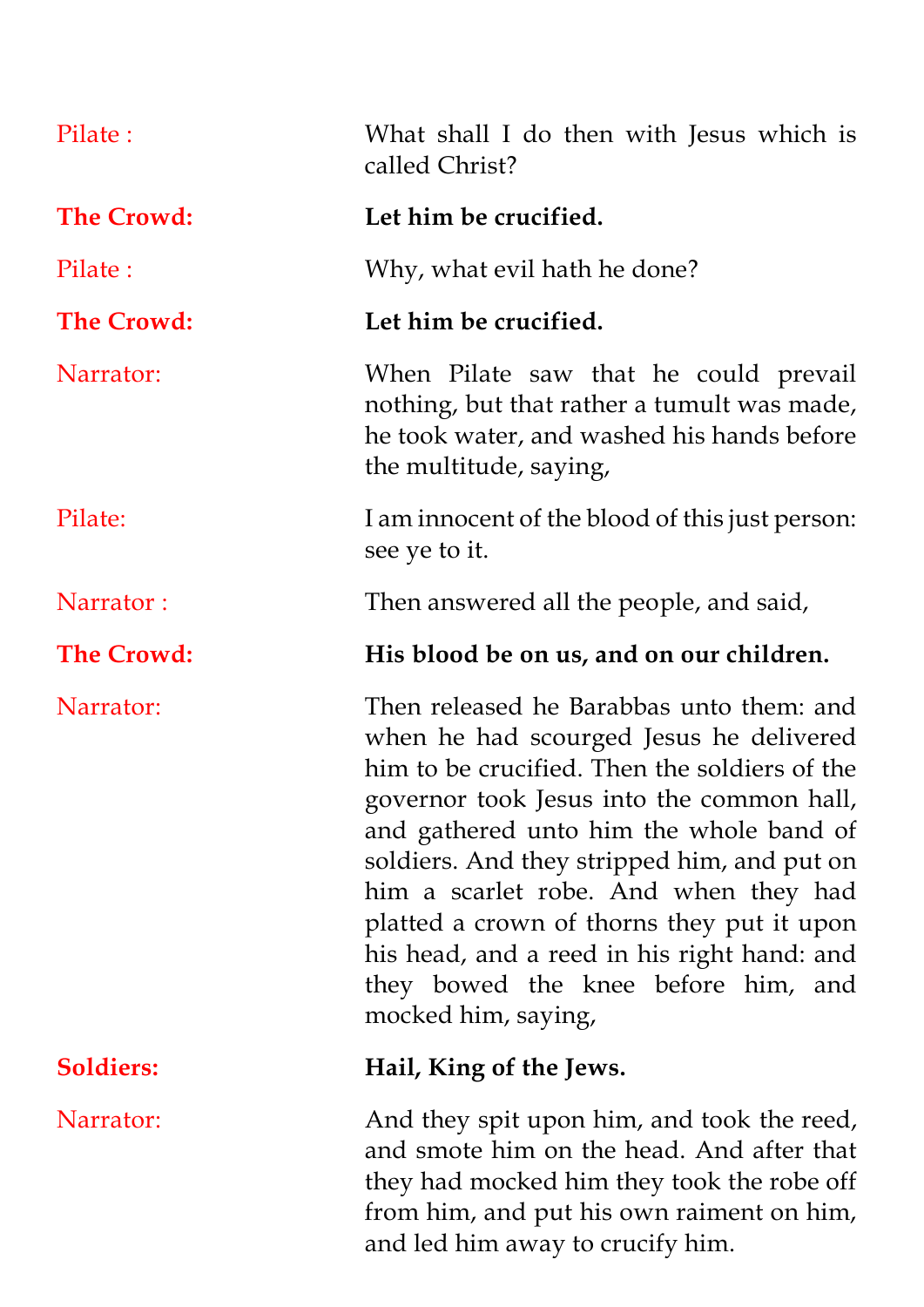And as they came out they found a man of Cyrene, Simon by name; him they compelled to bear his cross. And when they were come unto a place called Golgotha, that is to say, a place of a skull, they gave him vinegar to drink mingled with gall: and when he had tasted thereof, he would not drink. And they crucified him, and parted his garments, casting lots: that it might be fulfilled, which was spoken by the prophet,

They parted my garments among them, and upon my vesture did they cast lots. And sitting down they watched him there; and set up over his head his accusation written, THIS IS JESUS THE KING OF THE JEWS. Then were there two thieves crucified with him; one on the right hand, and another on the left.

And they that passed by reviled him, wagging their heads, and saying,

**Crowd: Thou that destroyest the temple, and buildest it in three days, save thyself: if thou be the Son of God, come down from the cross.** 

Narrator: Likewise also the chief priests mocking him, with the scribes and elders, said,

**Chief Priests: He saved others, himself he cannot save: if he be the King of Israel, let him now come down from the cross, and we will believe him. He trusted in God; let him deliver him now, if he will have him: for he said, I am the Son of God.**